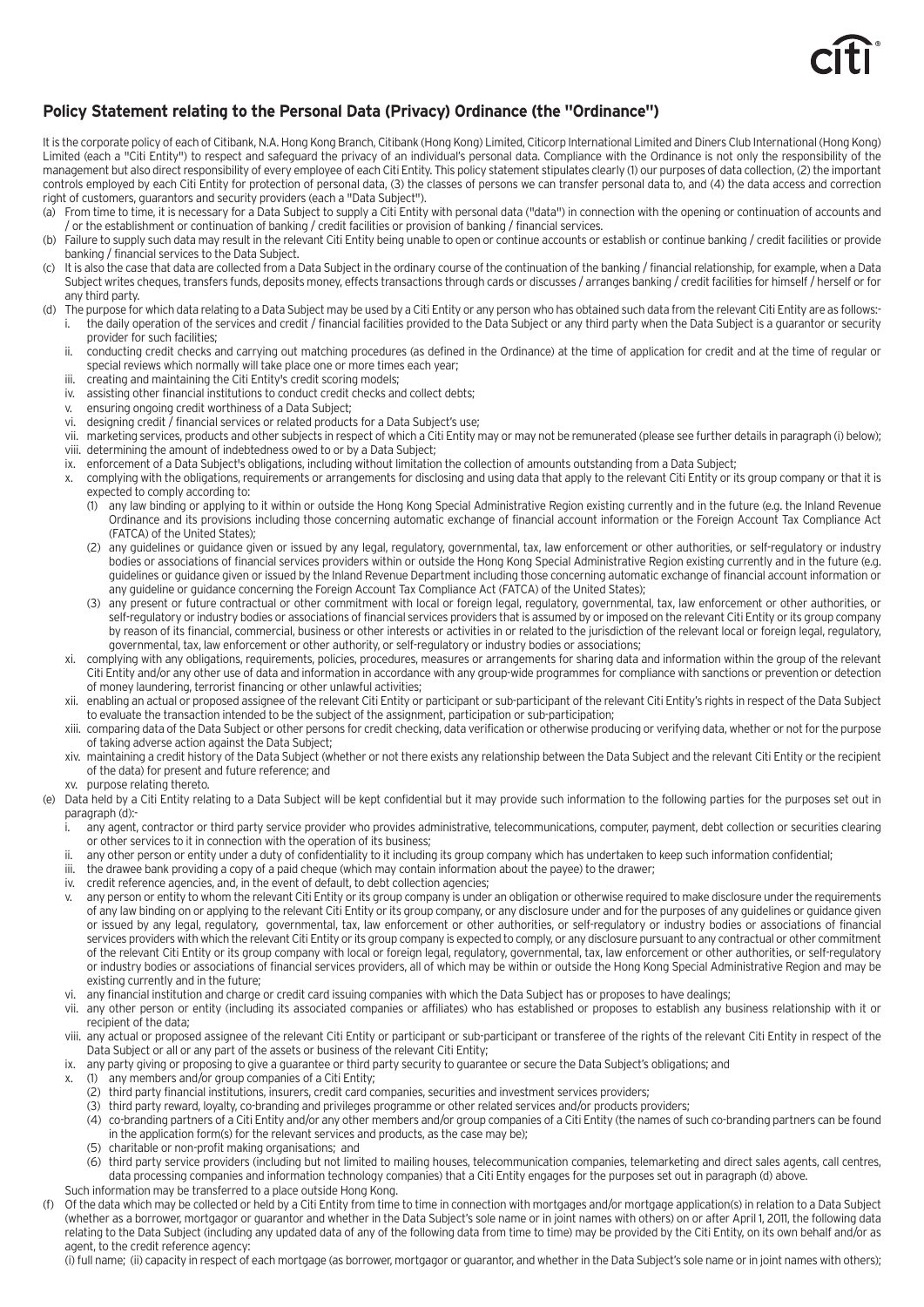(iii) Hong Kong Identity Card Number or travel document number; (iv) date of birth; (v) correspondence address; (vi) mortgage account number in respect of each mortgage; (vii) type of facility in respect of each mortgage; (viii) mortgage account status in respect of each mortgage (e.g. active, closed, write-off (other than due to a bankruptcy order), write-off due to a bankruptcy order); (ix) if any, mortgage account closed date in respect of each mortgage; (x) mortgage application date; and (xi) where there is any outstanding material default of a mortgage loan, account general data together with the default data relating to such material default.

The credit reference agency will use the above data supplied by the relevant Citi Entity for the purposes of compiling a count of the number of mortgages from time to time held by the Data Subject with credit providers in Hong Kong, as borrower, mortgagor or guarantor respectively and whether in the Data Subject's sole name or in joint names with others, for sharing in the consumer credit database of the credit reference agency by credit providers (subject to the requirements of the Code of Practice on Consumer Credit Data approved and issued under the Ordinance).

(g) Of the data which may be collected or held by a Citi Entity from time to time in connection with consumer credit, the following data relating to the Data Subject (including any updated data of any of the following data from time to time) may be provided by the Citi Entity to the credit reference agency:

(i) full name; (ii) correspondence address; (iii) contact information; (iv) date of birth; (v) Hong Kong Identity Card Number or travel document number; (vi) credit application data that do not relate to a mortgage loan; (vii) account general data; (viii) account repayment data; and (ix) credit card loss data.

- (h) For the purpose of paragraph (e)(iv) above, the Citi Entity shall access and obtain from the credit reference agencies such personal and account information or records of the Data Subject (including information about the number of mortgage count) held by a credit reference agency in accordance with the Ordinance. Without prejudice to the foregoing, the Citi Entity may from time to time access the personal and account information or records of the Data Subject (including information about the number of mortgage count) held by a credit reference agency for reviewing any of the following matters in relation to the existing credit facilities granted to the Data Subject or to a third party which obligations are guaranteed by the Data Subject:
	- an increase in the credit amount;
	- ii. the curtailing of credit (including the cancellation of credit or a decrease in the credit amount); or
	- iii. the putting in place or the implementation of a scheme of arrangement with the Data Subject or the third party.

### (i) **USE OF DATA IN DIRECT MARKETING**

 A Citi Entity intends to use a Data Subject's data in direct marketing and the relevant Citi Entity requires the Data Subject's consent (which includes an indication of no objection) for that purpose. In this connection, please note that:

- i. the name, contact details, products and services portfolio information, transaction pattern and behaviour, financial background and demographic data of a Data Subject held by a Citi Entity from time to time may be used by any Citi Entity or group company in direct marketing;
- ii. the following classes of services, products and subjects may be marketed:
	- (1) financial, insurance, credit card, banking and related services and products;
	- (2) reward, loyalty, co-branding or privileges programmes and related services and products;
	- (3) services and products offered by a Citi Entity's co-branding partners (the names of such co-branding partners can be found in the application form(s) for the relevant services and products, as the case may be); and
	- (4) donations and contributions for charitable and/or non-profit making purposes;
- iii. the above services, products and subjects may be provided or (in case of donations and contributions) solicited by a Citi Entity and/or:
	- (1) a Citi Entity and any other members and/or group companies of a Citi Entity;
	- (2) third party financial institutions, insurers, credit card companies, securities and investment services providers;
	- (3) third party reward, loyalty, co-branding or privileges programmes or other related services and/or products providers;
	- (4) co-branding partners of a Citi Entity and/or any other members and/or group companies of a Citi Entity (the names of such co-branding partners can be found in the application form(s) for the relevant services and products, as the case may be); and
	- (5) charitable or non-profit making organisations;
- in addition to marketing the above services, products and subjects itself, a Citi Entity also intends to provide the data described in paragraph (i)(i) above for use by them in marketing those services, products and subjects, and the relevant Citi Entity requires the Data Subject's written consent (which includes an indication of no objection) for that purpose;
- v. a Citi Entity may receive money or other property in return for providing the data to the other persons in paragraph (i)(iv) above and, when requesting the Data Subject's consent or no objection as described in paragraph (i)(iv) above, the relevant Citi Entity will inform the Data Subject if it will receive any money or other property in return for providing the data to the other persons.

#### **If a Data Subject does not wish a Citi Entity to use or provide to other persons his data for use in direct marketing as described above, the Data Subject may exercise his opt-out right by notifying the relevant Citi Entity.**

- Under and in accordance with the terms of the Ordinance and the Code of Practice on Consumer Credit Data approved and issued under the Ordinance, any individual has the right:
	- to check whether a Citi Entity holds data about him / her and access to such data;
	- ii. to require a Citi Entity to correct any data relating to him / her which is inaccurate;
	- iii. to ascertain a Citi Entity's policies and practices in relation to data and to be informed of the kind of personal data held by that Citi Entity;
	- iv. in relation to consumer credit and mortgage loans, to request to be informed which items of data are routinely disclosed to credit reference agencies or debt collection agencies, and be provided with further information to enable the making of an access and correction request to the relevant credit reference agency or debt collection agency, as the case may be; and
	- v. in relation to any account data (including, for the avoidance of doubt, any account repayment data) which has been provided by a Citi Entity to a credit reference agency, to instruct the relevant Citi Entity, upon termination of an account by full repayment, to make a request to the credit reference agency to delete such data from its database, as long as the instruction is given within five years of termination and at no time was there any default of payment, lasting in excess of 60 days within 5 years immediately before account termination. Account repayment data include amount last due, amount of payment made during the last reporting period (being a period not exceeding 31 days immediately preceding the last contribution of account data by the relevant Citi Entity to a credit reference agency), remaining available credit or outstanding balance and default data (being amount past due and number of days past due, date of settlement of amount past due, and date of final settlement of amount in default lasting in excess of 60 days (if any)).
- (k) In the event of any default of payment relating to an account, unless the amount in default is fully repaid or written off (other than due to a bankruptcy order) before the expiry of 60 days from the date such default occurred, the account repayment data (as defined in paragraph (j)(v) above) may be retained by the credit reference agency until the expiry of five years from the date of final settlement of the amount in default.
- In the event of any amount being written off due to a bankruptcy order being made against the Data Subject, the account repayment data (as defined in paragraph (j)(v) above) may be retained by the credit reference agency, regardless of whether the account repayment data reveal any default of payment lasting in excess of 60 days, until the expiry of five years from the date of final settlement of the amount in default or the expiry of five years from the date of the Data Subject's discharge from bankruptcy as notified by the Data Subject with evidence to the credit reference agency, whichever is earlier.
- (m) A Citi Entity may have obtained a credit report on the customer from a credit reference agency in considering any application for credit. In the event the Data Subject wishes to access the credit report, the Citi Entity will advise the contact details of the relevant credit reference agency.
- (n) Data of a Data Subject may be processed, kept, transferred or disclosed in and to any country as the Citi Entity or any person who has obtained such data from Citi Entity referred to in paragraph (e) above considers appropriate. Such data may also be processed, kept, transferred or disclosed in accordance with the local practices and laws, rules and regulations (including any governmental acts and orders) in such country.
- (o) In accordance with the terms of the Ordinance, a Citi Entity has the right to charge a reasonable fee for the processing of any data access request.
- (p) In respect of each Citi Entity, requests for access to data or correction of data or for information regarding policies and practices and kinds of data held are to be addressed as follows:

| Attention to | The Data Protection Officer           | The Data Protection Officer                   |
|--------------|---------------------------------------|-----------------------------------------------|
| Citi Entity  | Citibank, N.A., Hong Kong Branch or   | Citibank (Hong Kong) Limited                  |
|              | Citicorp International Limited        | Diners Club International (Hong Kong) Limited |
| Address      | 50/F. Champion Tower.                 | Citi Tower, One Bay East, 83 Hoi Bun Road,    |
|              | Three Garden Road, Central, Hong Kong | Kwun Tong, Kowloon, Hong Kong                 |

- (q) Nothing in this Policy Statement shall limit the rights of Data Subjects under the Ordinance.
- (r) You may, at any time, choose not to receive our promotional materials. Please let us know in writing in case of such a request.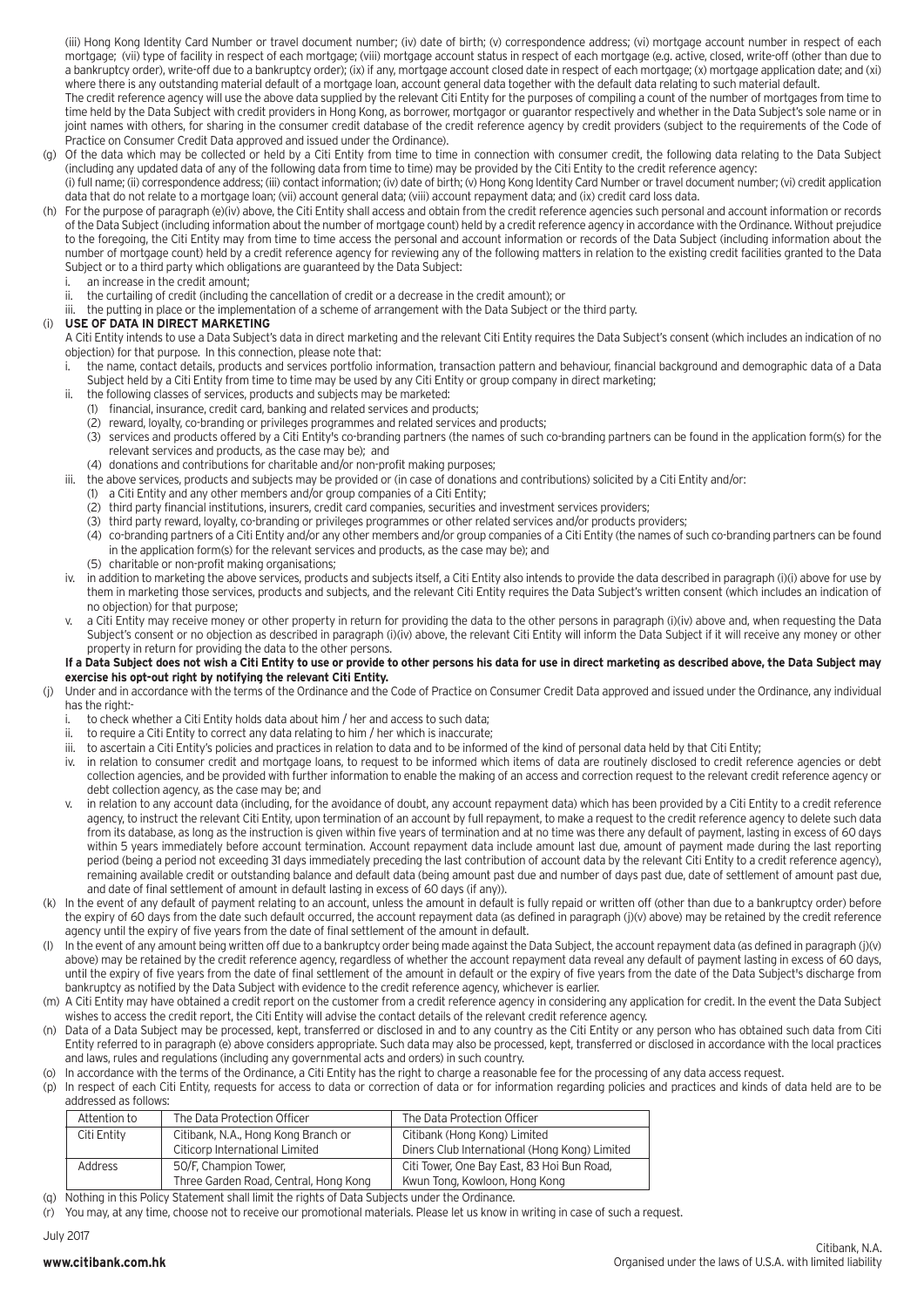

# **關於《個人資料(私隱)條例》("私隱條例")的政策指引**

重視和保障個人資料的私隱權是花旗銀行香港分行、花旗銀行(香港)有限公司、花旗國際有限公司和大來信用証國際(香港)有限公司(各稱為「Citi機構」的政策。遵 守《私隱條例》不單是管理階層的責任,也是各Citi機構每位職員的直接責任。本政策指引清楚規定以下各項:(1)各Citi機構收集個人資料的目的;(2)各Citi機構為 保護個人資料而採取的重要措施;(3)可獲Citi機構轉移個人資料的人士的類別;及(4)客戶、擔保人和抵押品提供者(各稱為「資料當事人」)查閲及改正資料的權利。 (a) 資料當事人在申請開立或延續戶口及/或建立或延續銀行/信貸安排或要求提供銀行/財務服務時,不時需要向Citi機構提供有關的個人資料(「資料」)。

- (b) 若資料當事人未能提供該個人資料,有關的Citi機構可能無法為資料當事人開立或延續戶口或建立或延續銀行/信貸安排,或可能無法向資料當時人提供銀行/ 財務服務。
- (c) Citi機構在與資料當事人的正常銀行/財務的業務往來過程中,例如資料當事人簽發支票、資金轉帳或使用卡存款或進行交易或為自己或任何第三者洽商/安排 銀行/信貸安排,亦會收集到資料當事人的資料。
- (d) 有關資料當事人的資料可能會由Citi機構或向有關的Citi機構取得該資料的任何人士作以下用途:
	- i. 用於向資料當事人或由資料當事人作為擔保人或抵押品提供者並向任何第三者提供的服務及信貸/財務安排的日常運作;
	- ii. 於資料當事人申請信貸時及於每年(通常一次或多於一次)的定期或特別信貸覆核時進行信貸檢查和核對程序(定義見《私隱條例》);
	- iii. 制定和維持Citi機構的信貸評分模式;
	- iv. 協助其他財務機構進行信貸檢查和追討債務;
	- v. 確保資料當事人維持可靠信用;
	- vi. 設計供資料當事人使用的信貸/財務服務或有關產品;
	- vii. 宣傳服務,產品及其他標的(Citi機構可就此等服務或產品獲得或不獲任何報酬)(詳情請參閲下文(i)段);
	- viii. 確定拖欠資料當事人或資料當事人拖欠的債務金額;
	- ix. 強制執行資料當事人的責任,包括但不限於追收資料當事人的欠款;
	- x. 履行根據下列適用於Citi機構或任何其它成員及/或集團公司或Citi機構或任何其它成員及/或集團公司被期望遵守的就披露及使用資料的義務、規定或安排; (1) 不論於香港特別行政區境內或境外及不論目前或將來存在的對其具法律約束力或適用的任何法律(例如:税務條例及其條款,包括有關自動交換財務賬 戶資料的條款,或就美國法下的外國賬戶税務合規法案(FATCA)的條款);
		- (2) 不論於香港特別行政區境內或境外及不論目前或將來存在的任何法律、監管、政府、稅務、執法或其他機關,或金融服務供應商的自律監管或行業組 織或協會作出或發出的任何指引或指導(例如:由税務局提供及發出的指引及指示,包括有關自動交換財務賬戶資料的指引及指示,或就美國法下的外 國賬戶稅務合規法案(FATCA)的指引及指示);
		- (3) Citi機構或任何其它成員及/或集團公司因其位於或跟相關本地或外地的法律、監管、政府、稅務、執法或其他機關,或自律監管或行業組織或協會的 司法管轄區有關的金融、商業、業務或其他利益或活動,而向該等本地或外地的法律、監管、政府、税務、執法或其他機關,或金融服務供應商的自 律監管或行業組織或協會承擔或被彼等施加的任何目前或將來的合約或其他承諾;
	- xi. 遵守Citi機構為符合制裁或預防或偵測清洗黑錢、恐怖分子融資活動或其他非法活動的任何方案就於Citi機構集團內共用資料及資訊及/或資料及資訊的任何 其他使用而指定的任何義務、要求、政策、程序、措施或安排;
	- xii. 讓有關的Citi機構的實際或建議承讓人,或讓有關的Citi機構對資料當事人的權利的參與人或附屬參與人,評核擬作為有關轉讓、參與或附屬與標的的交易;
	- xiii. 將資料當事人或其他人士的資料作比較,以進行信貸調查、資料核實或以其他方法製作或核實資料,不論是否為了對資料當事人採取不利行動;
	- xiv. 不論資料當事人與有關的Citi機構或取得有關資料的人士之間是否存在任何關係,作為資料當事人的信貸紀錄,以供其現在或將來參考之用;及 xv. 與上述各項有關的用途。
- (e) Citi機構會把其取得有關資料當事人的資料保密處理,但可能會就第(d)項載明的用途把該等資料提供予下列任何一方 ﹕
	- i. 任何代理人、承包商或就Citi機構的業務運作向其提供行政、電訊、電腦、付款、債務追討、證券結算或其他服務的第三者服務供應商;
	- ii. 對Citi機構負有保密責任的任何其他人或機構,包括該Citi機構同一集團內已承諾將有關資料保密處理的公司;
	- iii. 向出票人提供已付訖支票副本(可能載有收款人的資料)的付款銀行;
	- iv. 信貸資料服務機構以及如資料當事人欠帳,則可將該等資料提供給追討欠款公司;
	- v. Citi機構或其集團公司根據對Citi機構或其集團公司具法律約束力或適用的任何法律規定,或根據及為符合任何法律、監管、政府、税務、執法或其他機關, 或金融服務供應商的自律監管或行業組織或協會作出或發出的並期望Citi機構或其集團公司遵守的任何指引或指導,或根據Citi機構或其集團公司向本地或 外地的法律、監管、政府、稅務、執法或其他機關,或金融服務供應商的自律監管或行業組織或協會的任何合約或其他承諾(以上不論於香港特別行政區境 內或境外及不論目前或將來存在的),而有義務或以其他方式被要求向其披露該等資料的任何人士;
	- vi. 資料當事人現在或建議與之有任何業務往來的財務機構和消費卡或信用卡發卡公司;
	- vii. 任何已與或將會與Citi機構或取得有關資料的人士建立任何業務關係的其他人士或機構(包括其相聯公司或聯號公司);
	- viii. 有關的Citi機構的任何實際或建議承讓人,或有關的Citi機構對資料當事人的權利或有關的Citi機構全部或任何部份的資產或業務的參與人或附屬參與人或 受讓人;
	- ix. 對資料當事人的責任提供或計劃提供擔保或第三者抵押的任何人等;及
	- x. (1) Citi機構的任何其它成員及/或集團公司;
		- (2) 第三方財務機構、保險公司、信用卡機構、證券及投資服務供應商;
		- (3) 第三方獎賞、顧客忠誠,合作品牌及優惠計劃或其它相關服務及/或產品供應商;
		- (4) Citi機構的聯營品牌合作夥伴及/或Citi機構的任何其它成員及/或集團公司(此等聯營品牌合作夥伴的名稱載於有關服務及產品(視情況而定)的申請表);
		- (5) 慈善或非牟利機構;及
		- (6) Citi機構就上文第(d)項載明的用途聘請的第三方服務供應商(包括但不限於郵遞公司、電訊公司、電話推銷及直銷代理機構、電話客戶服務中心、資料 處理公司及資訊技術中心等)。
	- 該等資料可能被轉移至香港境外。
- (f) 在Citi機構就按揭及/或按揭申請可能不時收集或持有的資料中(不論以借款人、按揭人或擔保人身分,以及不論以資料當事人本人單名或與其他人士聯名方式) 及於2011年4月1日當日或以後申請的按揭有關的資料,下述與資料當事人有關的資料(包括下述任何資料的任何經更新資料)可由Citi機構及/或以代理人的名義 提供予信貸資料服務機構:

(i)全名;(ii)就每項按揭中的身份(即作為借款人、按揭人或擔保人,及以資料當事人本人單名或與其他人士聯名方式);(iii)香港身份證號碼或旅遊證件號碼; (iv)出生日期;(v)通訊地址;(vi)與每項按揭有關的按揭帳戶號碼;(vii)與每項按揭有關的貸款類別;(viii)就每宗按揭有關的按揭帳戶狀況(如有效、已結束、已